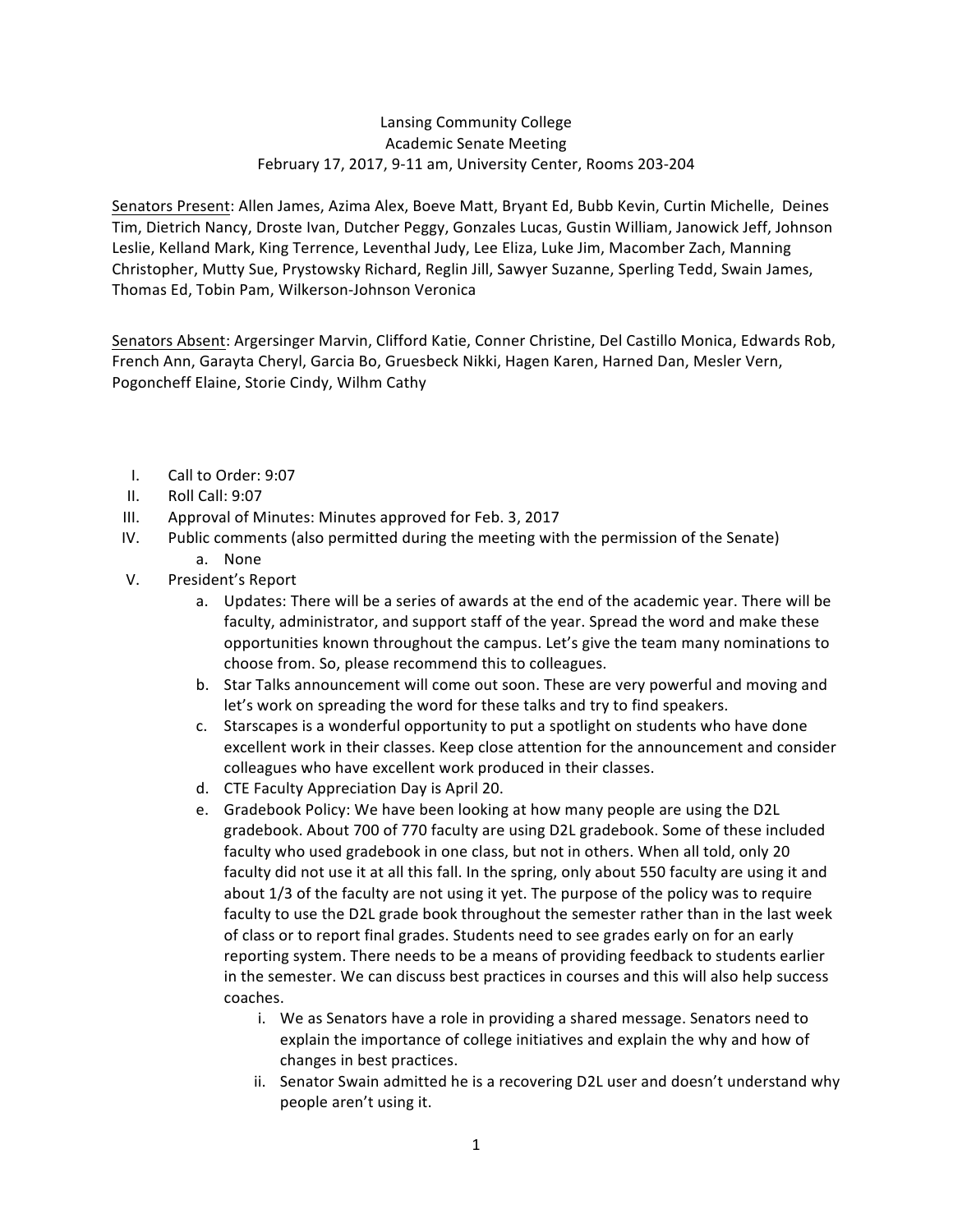- iii. Senator Gustin wondered about analysis in the Fall Semester and when it occurred and did a check occur in the 5th or  $6<sup>th</sup>$  week of the semester in the Fall. The college did not. This Spring Semester is the first semester we've done an early check. We need to do more regular checks.
- iv. Senator Bryant suggested greater discussion on the use of D2L.
- v. Senator Lee asked whether or not Success Coaches will have access to D2L gradebook. This is not currently being done and we have to figure out and Senator Kelland also pointed out the gradebook can be fairly meaningless even if it is being used. We need something more effective such as a check box in banner that briefly indicates the student's progress.
- VI. Provost's Report
	- a. When we worked on the D2L policy, the college wanted compliance. However, the Academic Senate wanted to make D2L to have a greater role in providing information to students. The goal is student success and the Academic Senate has supported this. As a result, the Academic Senate has a role in encouraging and even demanding that students have meaningful, timely feedback as soon as possible. It will not be difficult to move to the next step because most faculty do provide early and frequent feedback.
	- b. Operation 100% has a few specific timely projects that are now called commitments. We have outlined commitments as an institution. While working on admissions processes etc., some of the classroom commitments were not addressed. One of the commitments is Quality Learning Experiences as part of the Operation 100% Commitments. We are now making this the first commitment of the college. We need to make it clear what faculty need to attain in terms of requirements. What are the high level aspects of high quality learning?
	- c. For example, the methodology of field should be learned in the course and the material should be applied meaningfully in the course. This would be assessed accordingly. This is the next phase of Operation 100%. Let's have a good discussion across disciplines so as to start the discussion on improving teaching.
	- d. We are working on our values statement for the college and let's try to make all of this intentional.
	- e. Senator Bryant pointed out that though some may not have input grades into D2L, this feedback can be provided through a number of means that use paper quizzes, short writings, etc. rather than using D2L.
	- f. However, success coaches need access student's information and the only way to really get it is to access D2L gradebook.
- VII. Action items
	- a. Statement of Support /Immigration policy impacts
		- i. Senator Del Castillo brought together a group of LCC community members to take action to help students in a predicament due to changes immigration rules.
		- ii. Senator Droste pointed at that the situation has changed dramatically and we may need to reconsider our timing of such a documents. It was noted that another Executive Order will be signed next week.
		- iii. Libraries across the country are working together to connect people to various supporting resources for refugees.
		- iv. Many churches have also declared themselves sanctuary zones.
		- v. In the second paragraph, several Senators recommended listing specific staff students can connect with support and resources. However, that would require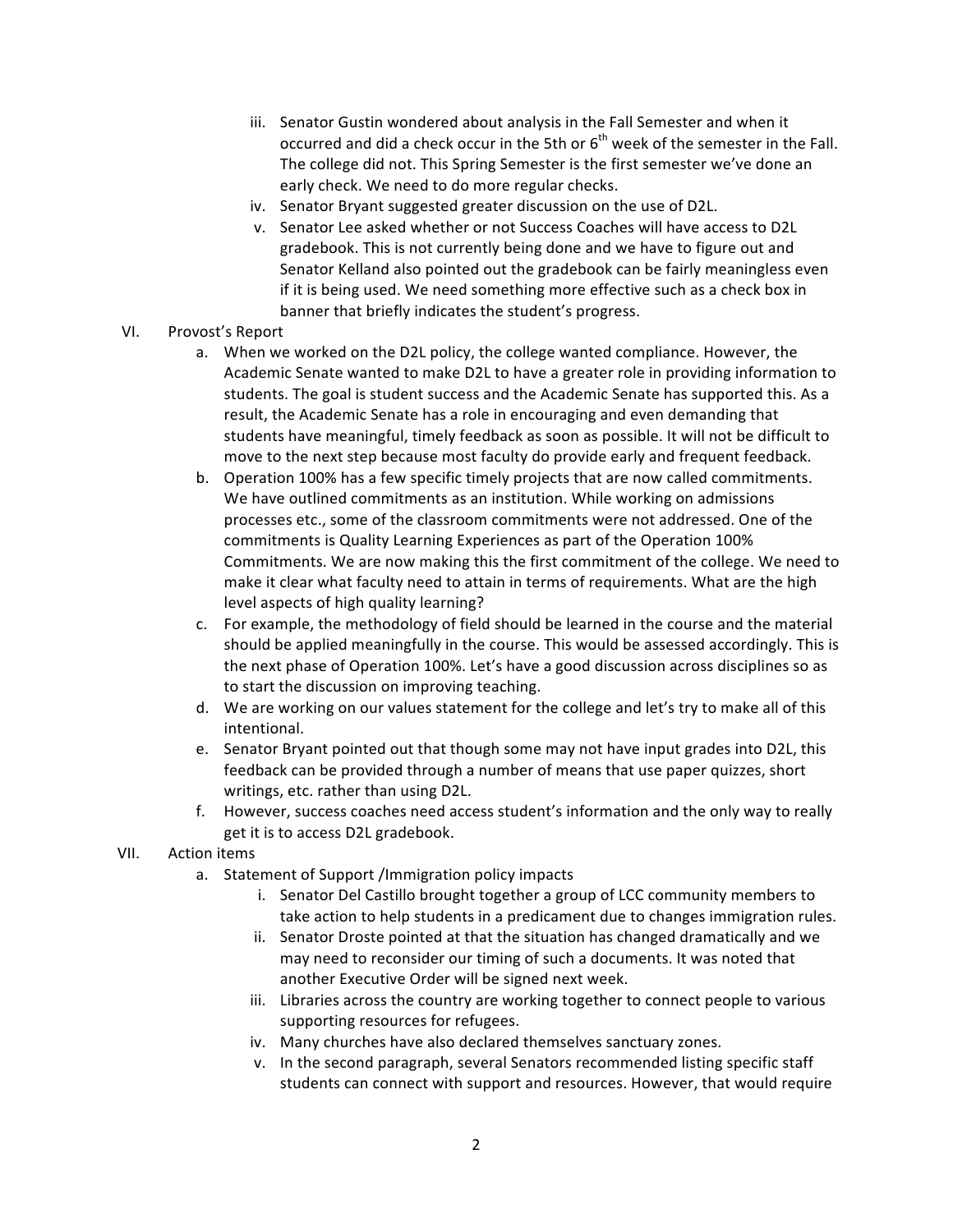getting individuals' permission. We can also let the college decide who should fulfill this role.

- vi. Senator Kelland moved to accept the statement as written.
- vii. There was no further debate.
- viii. The motion passes unanimously and the document has been accepted.
- VIII. Other Reports and updates
	- a. LCC Food Pantry update
		- i. Laurie Bates works with students in campus resources. She saw a need to meet the basic needs of students. Students were coming to campus without having eaten and eventually people started bringing food for students with them. Now the concept of a food pantry has started to take shape. Laurie was student who was directed to the food pantry and found a student support staff role at LCC. This food pantry was integral for her success at LCC. There are many student stories about students lose jobs or drop out because employers no longer commit to students who will eventually leave employment. The pantry is still growing and is in the storage room in the Star Zone. They are asked basic questions before being given food such as, "do you have a stove?" "Do you have water?" "Do you have a microwave?"
		- ii. There is also discussion about class work and support needs for each student. We also have a community resource book available that focuses only at student needs.
		- iii. Research is also being done on the SNAP card and getting the paperwork completed to get a SNAP card. There's more to the process than simply handing out food.
		- iv. This is a good opportunity to connect students with success coaches. Part-time faculty and staff might also have a need for the food pantry. The goal is to open this up for greater utilization and what our capacity is currently. There is a hope to add fresh food, not just boxed, to the offerings. They will take a trip to MSU's food bank which was the first in the nation on a college campus and could serve as a model for LCC's pantry.
		- v. There are campus food drives and we will have one in March. Other campus organizations can be connected to this endeavor. There are specific needs and they need to be coordinated. For example, spaghetti sauce isn't useful without noodles. Also, there needs to be balance of food. There is a list of items that are needed. All extension centers are all collection points for the food pantry.
		- vi. All LCC pantry info can be put into D2L and requests for specific foods needs will be in the LCC Star as well.
		- vii. This is a link for payroll deduction giving to the food pantry: https://secure.touchnet.com/C20118\_ustores/web/store\_cat.jsp?STOREID=2&C ATID=56&SINGLESTORE=true
		- b. Student Senator reports
			- i. None
		- c. Elections update Chris Manning
			- i. The call for nominations will come out early next week.
		- d. Short updates from Standing committees
- IX. Standing Committee Updates
	- a. CASL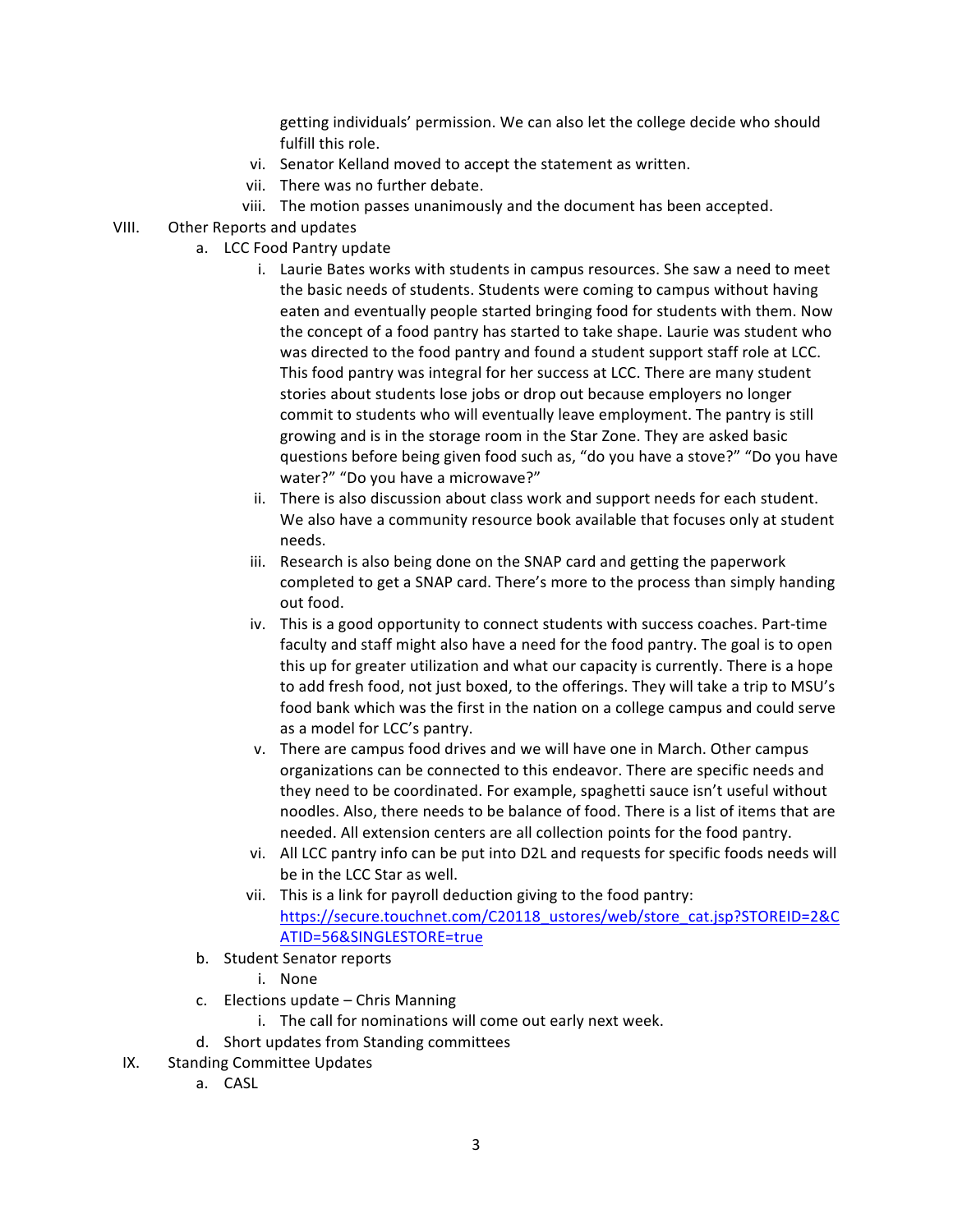- i. A tagline was adopted to make decisions. "Does this help teachers teach and students learn?"
- ii. Standing Agenda item: What's working at LCC? A member of the LCC faculty community provides best practices.
- iii. Assessment Nuggets: We created a list of important assessment information.
- iv. A new charter was approved. There will also be an assessment plan created based on that charter. Phase II of the assessment plan was to look at cocurricular areas of study. There are currently pilots being conducted in those areas which are being led by Karen Hicks.
- v. A plan is being developed to address the assessment plan for General Education and CORE courses.
- vi. CORE course review is currently taking place.
- vii. CASL web page is and has updated.
- viii. They are also working on a handbook for assessment.
- ix. A report will be shared with the Senate.
- x. There has been some changes in membership.
- b. Curriculum Committee
	- i. There are 13 courses in the TRT currently. There is constant evolution and there is now a revision process for currently courses. The forms will be out soon. There is also new additions to the workload each week coming from across campus.
	- ii. There is also a discussion about what needs to go through the CC and what does not.
	- iii. There will also be a CORE review suing a CASL-devised rubric and then all of those recommendations will be brought back to the Academic Senate.
	- iv. Contact President Janowick or Senator Thomas if there is interest in being added to CORE.
	- v. New work has been done because of some of the practices of the college. There has been a reliance on good faith in Higher Ed, and LCC needs to stay on top of changes in curriculum, learning outcomes, and even course revisions.
- c. Online Learning
	- i. A subcommittee has been working on developing a mentoring program.
	- ii. Need to address the higher number of withdrawals from online and hybrid courses.
	- iii. The online mentoring is meant to guide faculty to avoid disorganized course design.
	- iv. At this point the committee will start to need financial support for this change.
- d. ITAC
	- i. This committee is working on technology assistance for students. They are putting together a survey to determine students' needs for technology and to determine how to best use the tech student fee funds to help students.

## X. Discussion items

- a. Sr. VP Webb Sharpe just returned from Washington to discuss LCC issues with Representative Wahlberg and Senator Stabenow.
	- i. Additionally, Senior Vice President for Finance, Administration and Advancement Lisa Webb Sharpe updated the Senate on the trustees' recent trip to Washington, D.C. with the Association of Community College Trustees to meet with policymakers and support LCC's federal agenda.